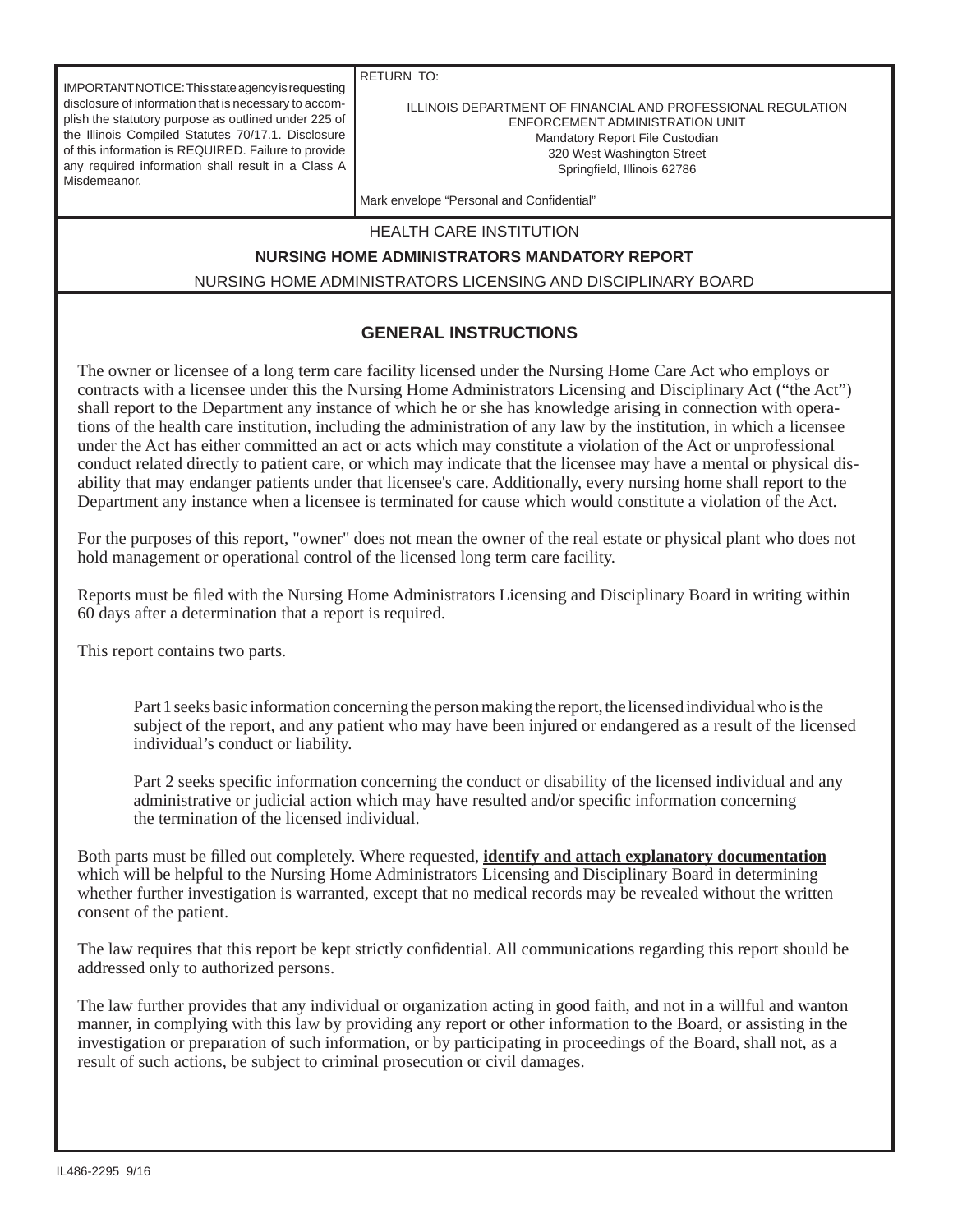# HEALTH CARE INSTITUTIONS

| NURSING HOME ADMINISTRATORS MANDATORY REPORT                                                                                                                                                                                                                                                                                                                            |                           |                                                |  |  |  |
|-------------------------------------------------------------------------------------------------------------------------------------------------------------------------------------------------------------------------------------------------------------------------------------------------------------------------------------------------------------------------|---------------------------|------------------------------------------------|--|--|--|
| <b>PART 1 - BASIC INFORMATION</b>                                                                                                                                                                                                                                                                                                                                       | Official Use Only<br>Code |                                                |  |  |  |
|                                                                                                                                                                                                                                                                                                                                                                         | $^{-}$ 1                  | <b>Mandatory Report Number</b><br><b>MR --</b> |  |  |  |
| A. SOURCE OF INFORMATION - (Individual making report)                                                                                                                                                                                                                                                                                                                   |                           |                                                |  |  |  |
| NAME (Last, First, MI): 1994                                                                                                                                                                                                                                                                                                                                            |                           |                                                |  |  |  |
|                                                                                                                                                                                                                                                                                                                                                                         |                           |                                                |  |  |  |
| NAME OF HEALTH CARE INSTITUTION: UNIVERSITY OF A SERVICE OF HEALTH CARE IN                                                                                                                                                                                                                                                                                              |                           |                                                |  |  |  |
| ADDRESS:<br>Street Address City                                                                                                                                                                                                                                                                                                                                         |                           | City State ZIP Code                            |  |  |  |
|                                                                                                                                                                                                                                                                                                                                                                         |                           |                                                |  |  |  |
| <b>B. SUBJECT OF REPORT</b> – (Individual licensed under the Nursing Home Administrators Act. Please complete a<br>separate report for each individual.)                                                                                                                                                                                                                |                           |                                                |  |  |  |
|                                                                                                                                                                                                                                                                                                                                                                         |                           |                                                |  |  |  |
| ADDRESS: Street Address City                                                                                                                                                                                                                                                                                                                                            |                           |                                                |  |  |  |
|                                                                                                                                                                                                                                                                                                                                                                         |                           | City State ZIP Code                            |  |  |  |
|                                                                                                                                                                                                                                                                                                                                                                         |                           |                                                |  |  |  |
|                                                                                                                                                                                                                                                                                                                                                                         |                           |                                                |  |  |  |
| <b>C. PATIENT</b> (If occurrence(s) or circumstance(s) which necessitate this report is not related to patient care,<br>please enter "Not Applicable." If more than one patient is involved, please check the<br><b>INFORMATION -</b><br>appropriate box and provide information regarding additional patients on Page 4, "Multiple<br>Patients Report," of this form.) |                           |                                                |  |  |  |
| MULTIPLE PATIENTS?                                                                                                                                                                                                                                                                                                                                                      |                           |                                                |  |  |  |
| PATIENT NAME (Last, First, MI): 1999. The Second Second Second Second Second Second Second Second Second Second Second Second Second Second Second Second Second Second Second Second Second Second Second Second Second Secon                                                                                                                                          |                           |                                                |  |  |  |
| ADDRESS: Street Address City State ZIP Code                                                                                                                                                                                                                                                                                                                             |                           |                                                |  |  |  |
|                                                                                                                                                                                                                                                                                                                                                                         |                           |                                                |  |  |  |
| TELEPHONE NO.: Include Area Code EMAIL ADDRESS: _________________________________                                                                                                                                                                                                                                                                                       |                           |                                                |  |  |  |
|                                                                                                                                                                                                                                                                                                                                                                         |                           |                                                |  |  |  |
| <b>D. TYPE OF ACTION</b>                                                                                                                                                                                                                                                                                                                                                |                           |                                                |  |  |  |
| Unprofessional Conduct/Violation of Act<br><b>Terminated for Cause</b>                                                                                                                                                                                                                                                                                                  |                           | <b>Mental/Physical Disability</b>              |  |  |  |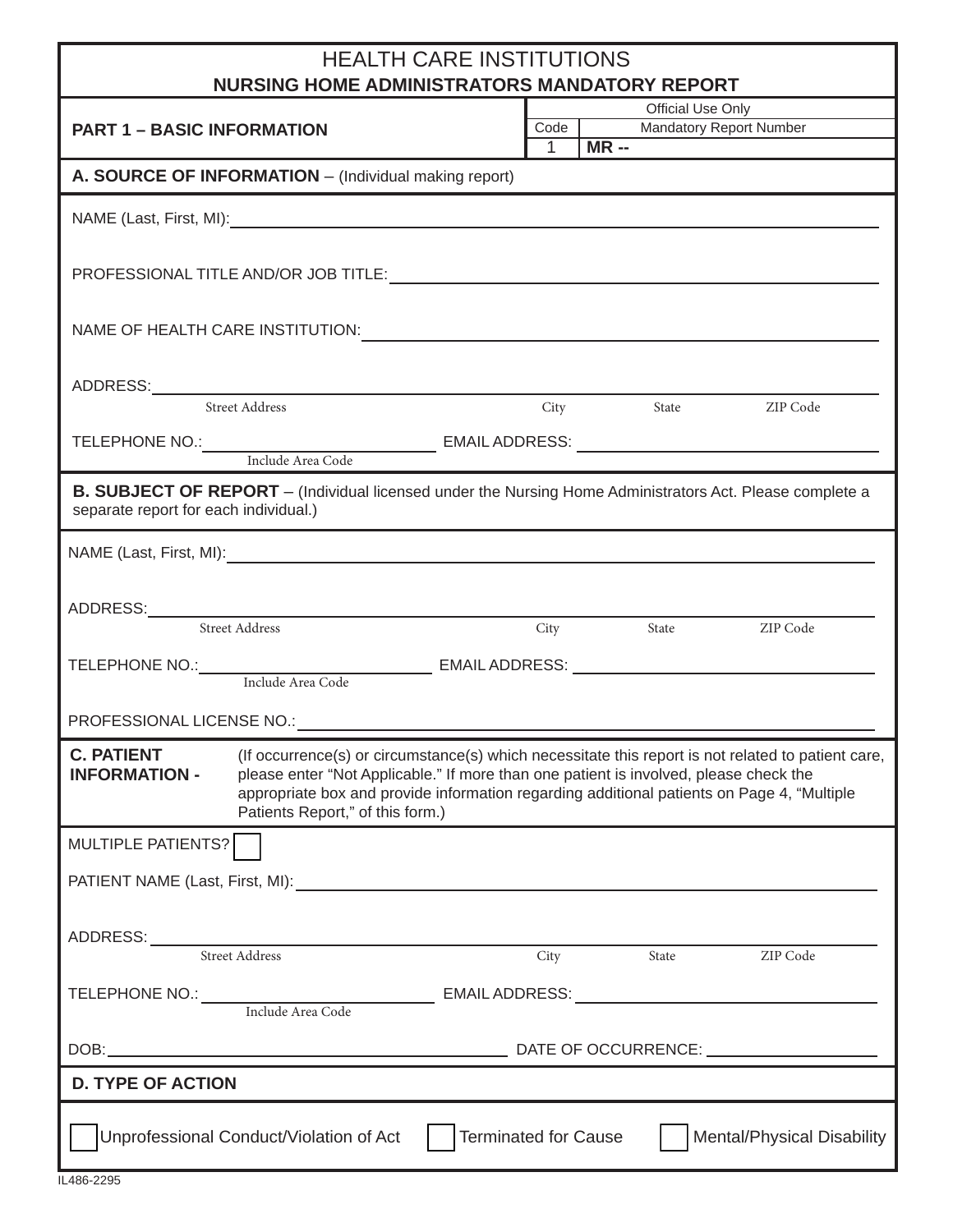# **PART 2 – SPECIFIC INFORMATION**

**A. CONDUCT OR DISABILITY NECESSITATING REPORT –** Please provide below a brief description of any